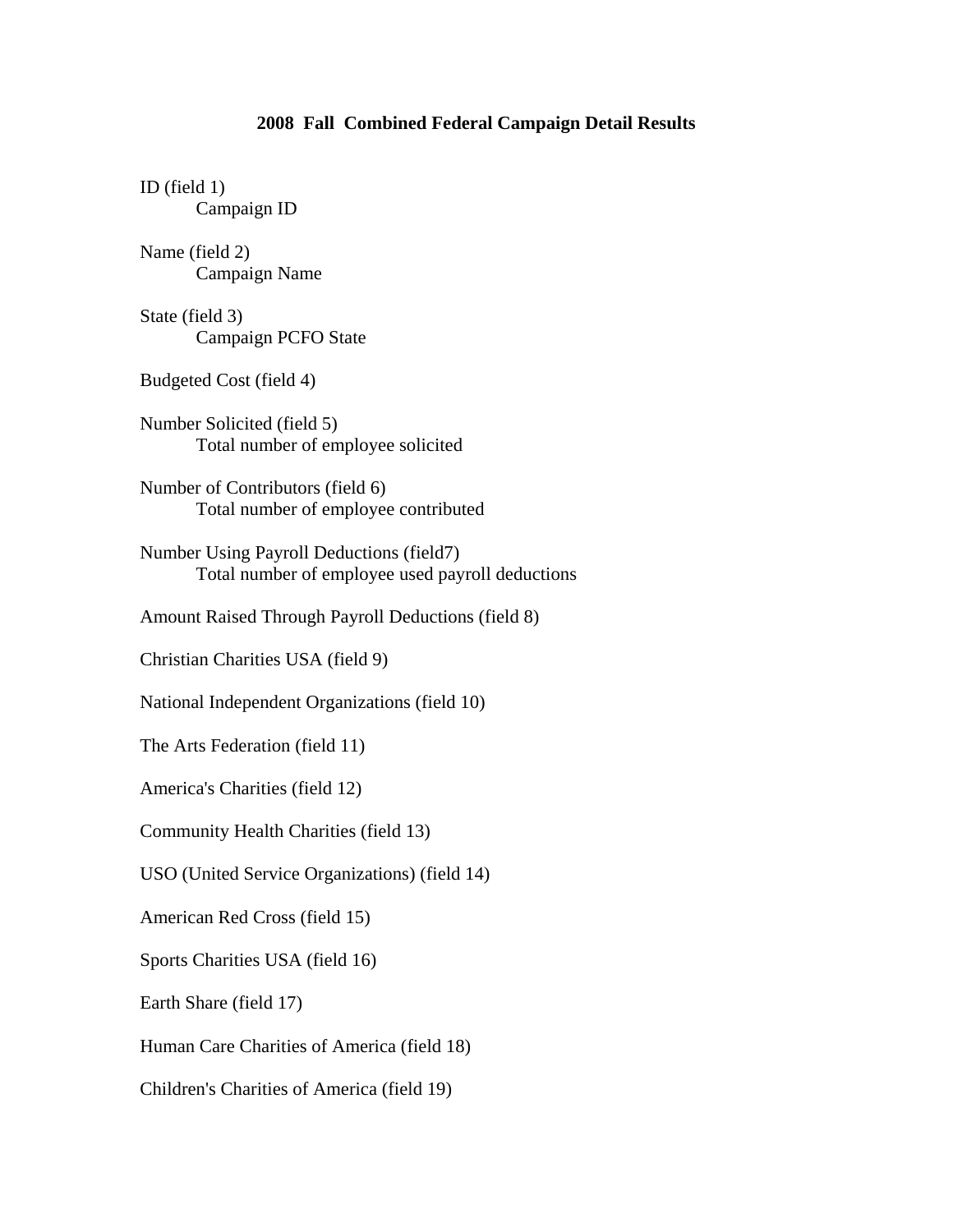National Black United Federation of Charities (field 20)

Medical Research Charities (field 21)

Animal Charities of America (field 22)

Women, Children & Family Service Charities of America (field 23)

Christian Service Charities (field 24)

Military, Veterans & Patriotic Service Organizations of America (field 25)

Human & Civil Rights Organizations of America (field 26)

Conservation & Preservation Charities of America (field 27)

Educate America! (field 28)

Health & Medical Research Charities of America (field 29)

Human Service Charities of America (field 30)

Mental Health Organizations of America (field 31)

Health First - America's Charities (field 32)

Jewish Charities of America (field 33)

CancerCURE of America: Care, Understand, Research & Fund (field 34)

Hispanic United Fund (field 35)

Children First-America's Charities (field 36)

Children's Medical Charities of America (field 37)

Aging and Disabilities Charities of America (field 38)

AIDS Global Action (field 39)

Peace and Reconciliation Charities of America (field 40)

International Independent Organizations (field 41)

Global Impact (field 42)